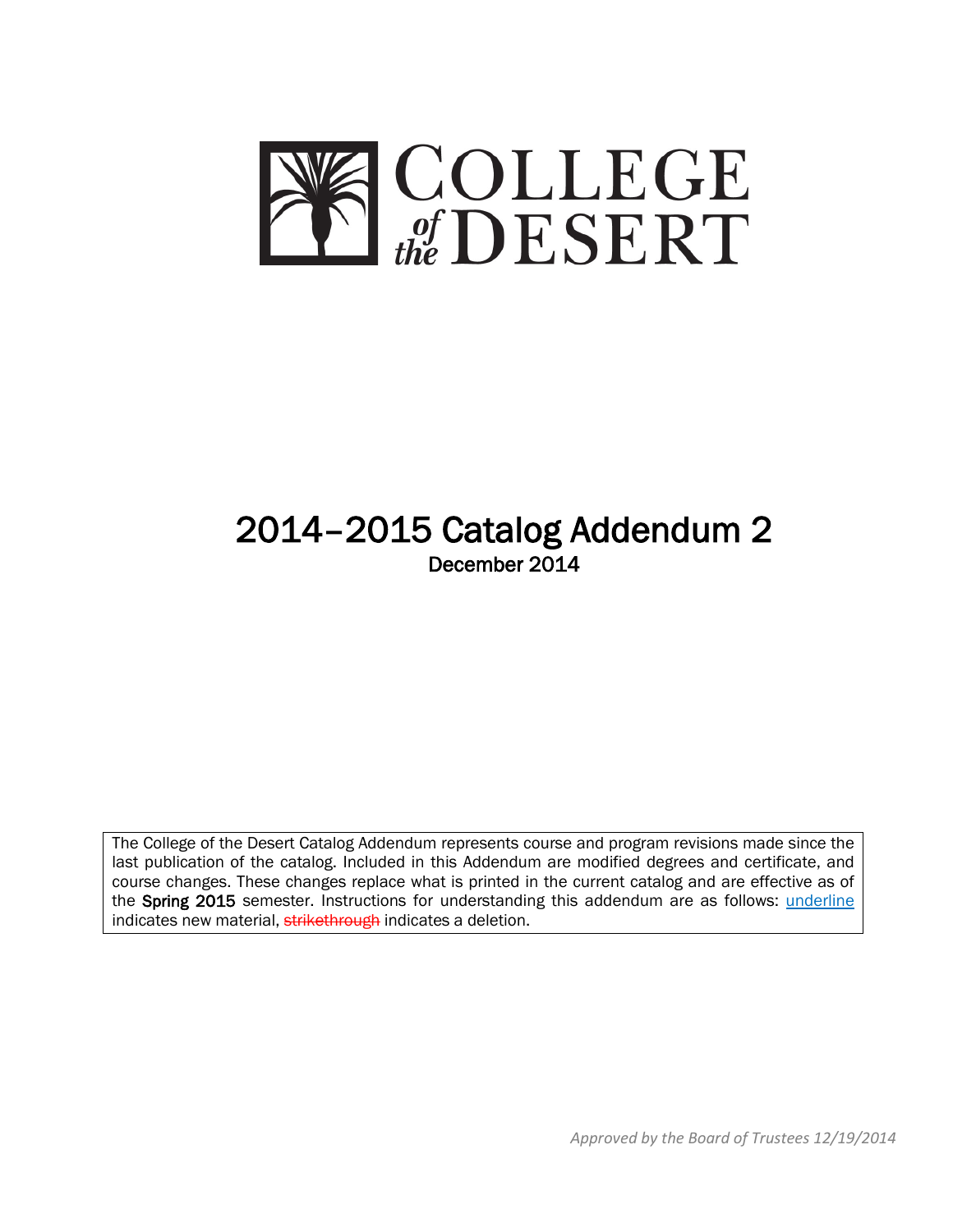# Programs of Study

# NEW PROGRAMS effective Spring 2015

ACCOUNTING<br>Accounting is the study of analyzing, recording, summarizing, and reporting financial information to managers, owners, customers, investors, and other decision makers inside and outside a business organization. Career paths chosen by students pursuing undergraduate studies in accounting commonly include financial accounting, management accounting, tax accounting, governmental and not-for-profit accounting, and auditing. Careers in the discipline that generally require graduate-level degrees include forensic auditing, management consulting services and education. Even students who choose not to major in accounting find that coursework in the field can improve their ability to understand the role of accounting as a part of the overall business management team, as well as their ability to comprehend financial information as it pertains to their personal wealth management. The accounting program at College of the Desert is designed to:

- •Prepare non-transfer accounting students for entry-level positions in the field by completing the accounting certificates and/or Associates of Science degree in accounting.
- •Prepare business majors for transfer to four-year institutions.
- •Provide non-accounting students with sufficient knowledge and expertise to make intelligent use of accounting information.

COD's accounting program is constantly updated to provide students with current accounting information. In addition, current textbooks are used in all of our classes as well as popular commercial accounting software programs in our accounting software classes.

Our core accounting courses (Financial Accounting 20A and Managerial Accounting 20B) are required for transfer to most California fouryear universities. We regularly monitor the course content of these universities so that we continually meet the needs of the transfer students.

All of our instructors have accounting experience in addition to completing academic studies of accounting. We believe that our instructors do a better job of teaching when they have both academic and practical experience.

Advisor: John Gerardi, [jgerardi@collegeofthedesert.edu;](mailto:jgerardi@collegeofthedesert.edu) 760-776-7316

### Accounting Associate of Science Degree for Employment Preparation

### Required Core:

| ncuuncu vurc.       |                                                 |  |
|---------------------|-------------------------------------------------|--|
| <b>BUAC-003</b>     |                                                 |  |
| <b>BUAC-004</b>     |                                                 |  |
| or BUAC-005         | Tax Accounting II (3)                           |  |
| <b>BUAC-010</b>     |                                                 |  |
| <b>BUAC-013</b>     |                                                 |  |
| BUAC-020A           |                                                 |  |
| BUAC-020B           |                                                 |  |
| CIS-010             |                                                 |  |
| $CIS-072D$          |                                                 |  |
|                     | Electives - Select 15 units from the following: |  |
| <b>BUAC-004</b>     |                                                 |  |
| <b>BUAC-005</b>     |                                                 |  |
| <b>BUAC-050</b>     |                                                 |  |
| <b>BUAC-051</b>     |                                                 |  |
| <b>BUFI-012</b>     |                                                 |  |
| <b>BUFI-013</b>     |                                                 |  |
| <b>BUMA-001</b>     |                                                 |  |
| <b>BUMA-010</b>     |                                                 |  |
| BUMA-020A           |                                                 |  |
| <b>BUMA-031</b>     |                                                 |  |
| <b>BUMA-032</b>     |                                                 |  |
| <b>BUMA-094</b>     |                                                 |  |
|                     |                                                 |  |
|                     |                                                 |  |
| Elective Courses    |                                                 |  |
|                     |                                                 |  |
|                     |                                                 |  |
| <b>DEGREE TOTAL</b> |                                                 |  |
|                     |                                                 |  |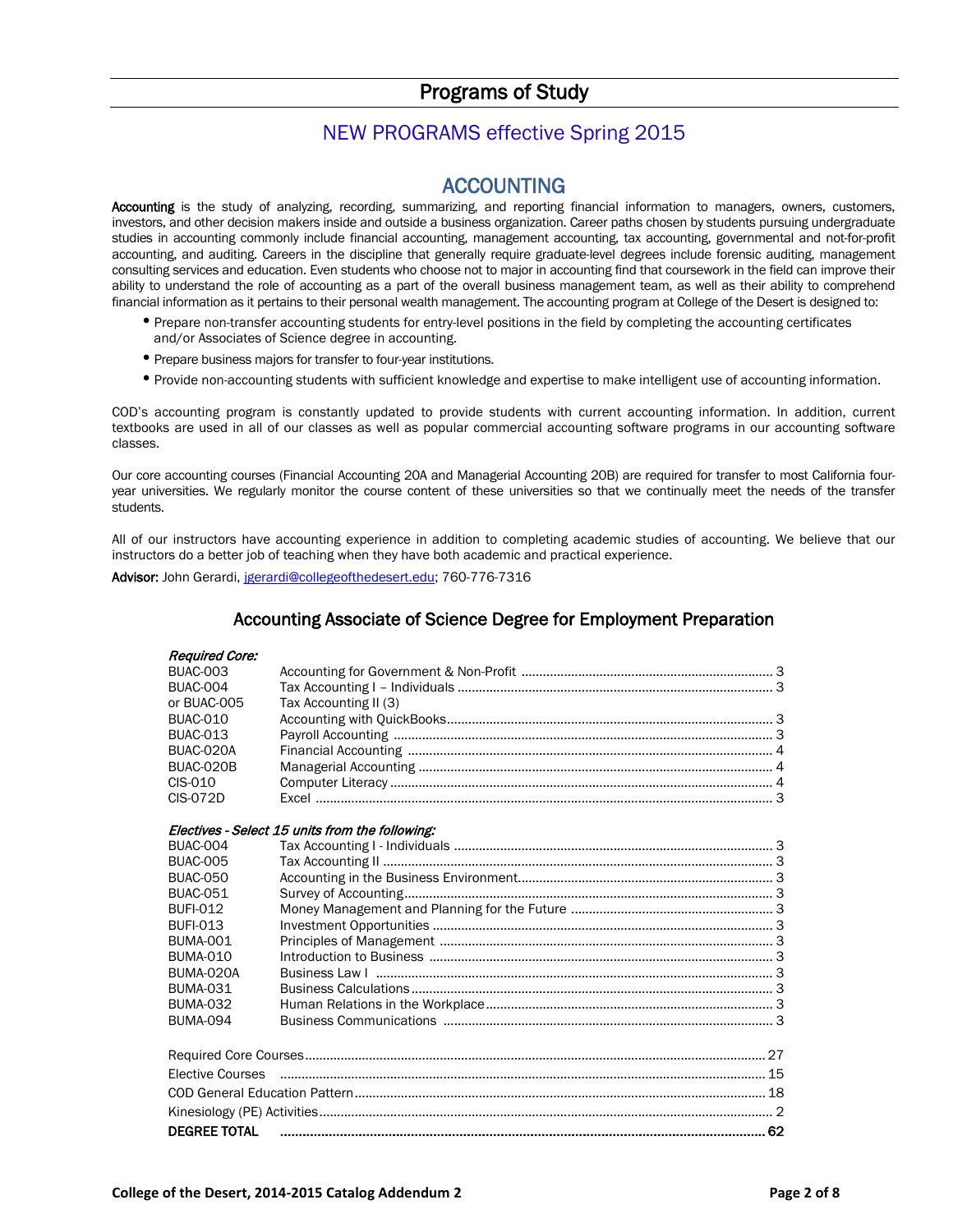# Elementary Teacher Education

The Associate in Arts in Elementary Teacher Education for Transfer, also called the Elementary Teacher Education AA-T Degree, is designed to prepare students for a seamless transfer with junior status to a CSU campus in a program or major in Liberal Studies, Integrated Teacher Education Programs for completion of a baccalaureate degree. Upon successful completion of courses leading to the Elementary Teacher Education AA-T Degree the student will be able to know and understand the established as well as recent theories of child development and apply human development theory to observation and practice. The successful student will be able to analyze and think critically about the teacher's role in early learning and development settings.

This degree requires students to complete 60 CSU transferable units including completion of CSU GE or IGETC and 54 units in the major with a cumulative GPA of 2.0 or better. Title 5 requires that students earn a grade of "C" or better in all courses required for the major or area of emphasis. There are no additional graduation requirements. Students should consult with a counselor when planning to complete the degree for more information on university admission and transfer requirements.

#### Advisors:

Donna Greene [- dgreene@collegeofthedesert.edu;](mailto:dgreene@collegeofthedesert.edu) 760-776-7398 Wendy Sanders - [wsanders@collegeofthedesert.edu;](mailto:wsanders@collegeofthedesert.edu) 760-776-7429

### ASSOCIATE IN ARTS IN ELEMENTARY TEACHER EDUCATION FOR TRANSFER DEGREE (AA-T)\*

#### Required Core: (54 units)

| <b>EDUC-001</b>     |                                                                                |     |
|---------------------|--------------------------------------------------------------------------------|-----|
| <b>BI-004</b>       |                                                                                |     |
| CH-003              |                                                                                |     |
| ECE-010             |                                                                                |     |
| <b>ENG-001A</b>     |                                                                                |     |
| <b>ENG-001B</b>     |                                                                                |     |
| G-010               |                                                                                |     |
| GEOG-007            |                                                                                |     |
| <b>HIST-003</b>     |                                                                                |     |
| <b>HIST-017</b>     |                                                                                |     |
| <b>MATH-011</b>     |                                                                                |     |
| PH-001              |                                                                                |     |
| PS-001              |                                                                                |     |
| SOC-004             |                                                                                |     |
| SP-004              |                                                                                |     |
| Select 1 Course:    |                                                                                |     |
| ART-010             | Introduction to Art (3)                                                        |     |
| <b>MUS-010</b>      | Introduction to Music (3)                                                      |     |
| TA-001              | Introduction to Theatre (3)                                                    |     |
|                     |                                                                                |     |
|                     |                                                                                |     |
|                     | Transferable Electives <sup>2</sup> (as needed to reach 60 transferable units) |     |
| <b>DEGREE TOTAL</b> |                                                                                | -60 |
|                     |                                                                                |     |

**<sup>1</sup>** Units for the major may be double counted for CSU GE or IGETC, confer with Counselor. **<sup>2</sup>** Elective units to reach 60-unit total must be CSU transferable, confer with Counselor.

#### \*Please refer to Associate Degree for Transfer (SB 1440) listed on 2014-15 COD Catalog, page 59.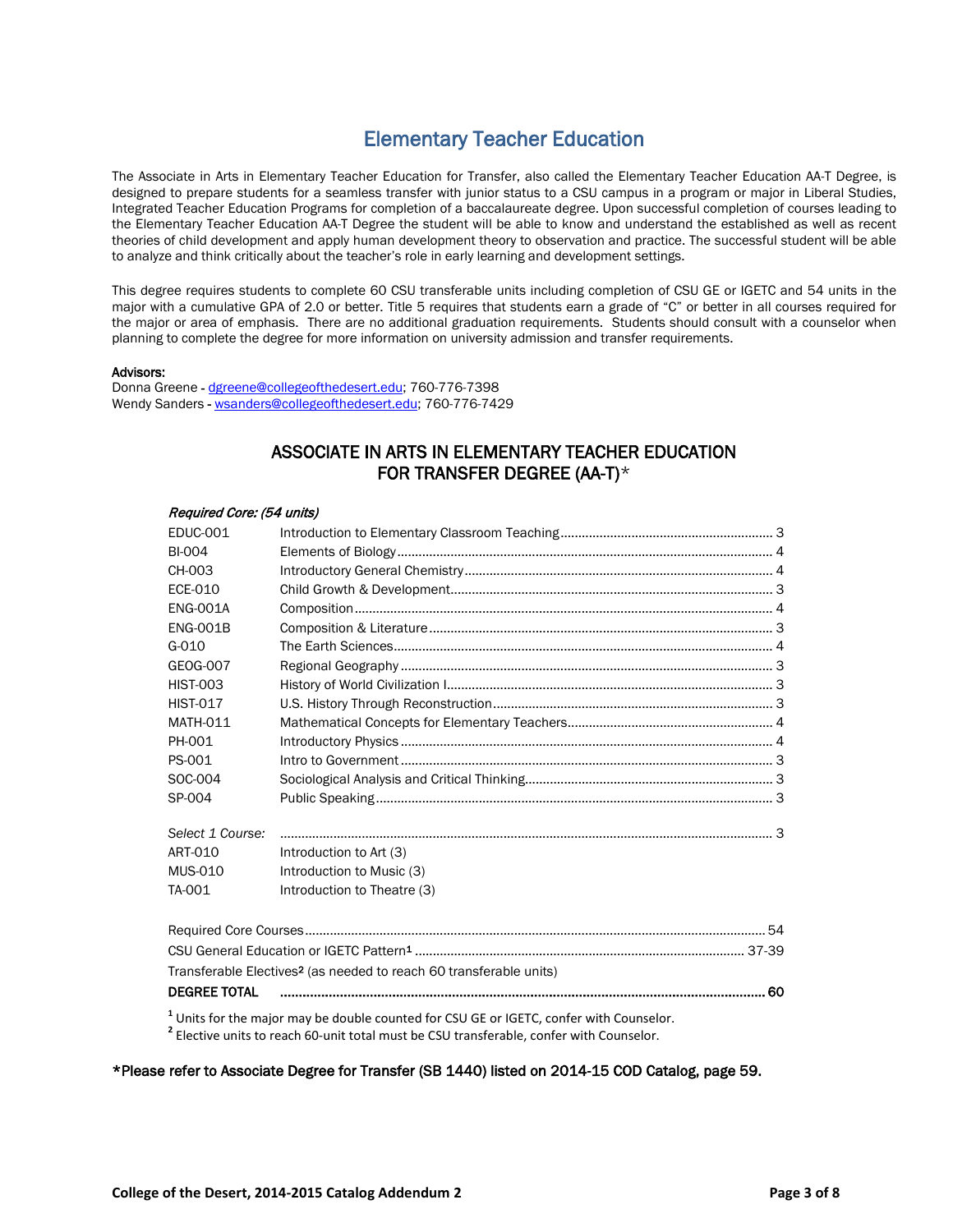# Emergency Medical Care

The Emergency Medical Care (EMC) Certificate of Achievement is designed to offer a full range of both required and elective courses that prepare students for immediate entry into the emergency medical care field. The certificate is structured to ensure gradual, systematic and comprehensive attainment of the practical knowledge, skills and abilities desired by both private and public organizations. It also provides an excellent foundation from which to pursue both paramedic and related degree programs.

Although job ready EMT certification is the overriding goal of the program, the courses offered take into account that many students experience significant difficulty in satisfactorily completing the core 6 unit EMT course without additional preparation. Therefore, a more fundamental 3 unit Emergency Medical Responder (EMR) course is provided as a prerequisite to the 6 unit EMT course, as well as a required Medical Terminology course. A basic anatomy and physiology course (Your Living Body) is also offered as an advisory to EMR in the list of electives. The certificate also assists both students and emergency medical care providers by offering an ambulance operations course that provides both operator information and driving skills training. Additionally, the certificate addresses today's communication/information and interpersonal relations work place needs by offering a variety of other highly relevant elective courses.

Advisor: Allen Scott Ventura[, asventura@collegeofthedesert.edu;](mailto:asventura@collegeofthedesert.edu) 760-636-7996

# EMERGENCY MEDICAL CARE CERTIFICATE OF ACHIEVEMENT

| Required Core: (12 units) |                                                                |  |
|---------------------------|----------------------------------------------------------------|--|
| EMT-080*                  |                                                                |  |
| <b>EMT-081</b>            |                                                                |  |
| <b>EMT-084</b>            |                                                                |  |
| <b>HS-61</b>              |                                                                |  |
|                           | Electives - Select 4 courses from the following: (11-13 units) |  |
| BUMA-94                   |                                                                |  |
| or ENG-001A               |                                                                |  |
| $CIS-5$                   |                                                                |  |
| <b>HE-001</b>             |                                                                |  |
| <b>HS-013</b>             |                                                                |  |
| HS-062*                   |                                                                |  |
| <b>PSY-001</b>            |                                                                |  |
| orPSY-029                 |                                                                |  |
| SP-001                    |                                                                |  |
|                           |                                                                |  |
|                           |                                                                |  |
|                           |                                                                |  |

**\***EMT-080 is a prerequisite for EMT-084 **\***HS-62 is an advisory for EMT-080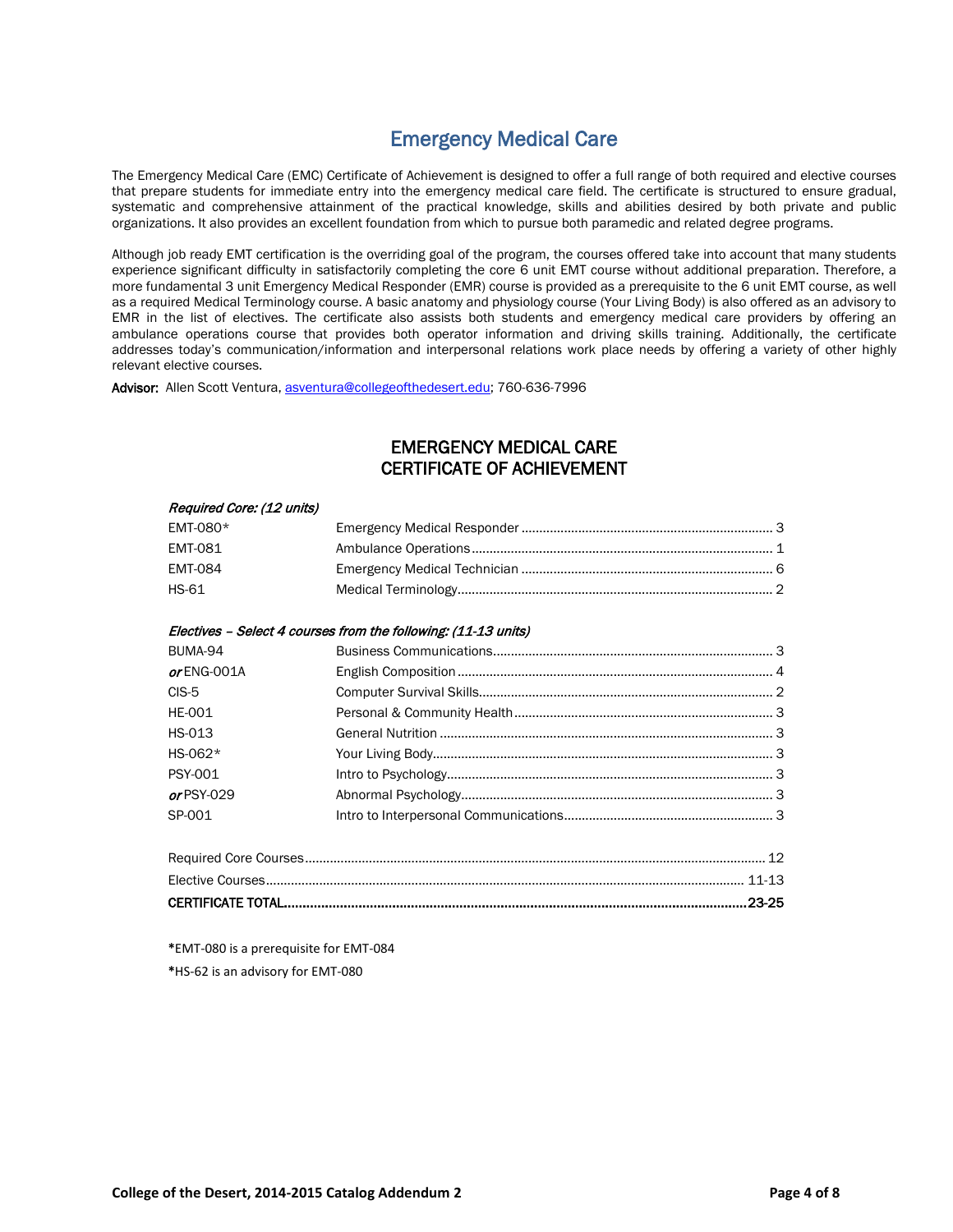# **GEOGRAPHY**

Geography is concerned with the spatial variations and interrelationships between the natural and cultural features of the earth. The Geography major is designed to develop and deepen a student's ability to interpret and explain the occurrence, distribution, and interrelationships of the earth's physical and social elements. Geographers examine where are things located; why are they located in that manner; and how their location affects them? The geographer's challenge is to provide continuing interpretation of the constantly changing physical and human landscapes of the world.

Geography is often paired with an environmental component intended to develop and deepen an understanding of environmental issues. It emphasizes a systems approach to understanding the major environmental problems facing our society and the world at large. Students gain an understanding of geographical perspectives of human impacts on natural systems, and on the implications of environmental change on local, regional and global human systems. This is an especially attractive major for liberal arts students as well as those who want to specialize in areas such as international issues, development, the environment and remote-sensing GIS. Geography's body of theory and its methodologies provide ideas and techniques applicable to a wide range of questions about our environment; it also provides both the regional and world perspectives required of responsible citizens.

The Associate in Arts in Geography for Transfer requires students to complete 60 CSU transferable units including completion of CSU GE or IGETC and 19-23 units in the major with a cumulative GPA of 2.0 or better. Title 5 requires that students earn a grade of "C" or better in all courses required for the major or area of emphasis. There are no additional graduation requirements. Students should consult with a counselor when planning to complete the degree for more information on university admission and transfer requirements.

Advisor: Ellen Hardy - [ehardy@collegeofthedesert.edu;](mailto:ehardy@collegeofthedesert.edu) 760-776-7449

# ASSOCIATE IN ARTS IN GEOGRAPHY FOR TRANSFER DEGREE (AA-T)\*

**(This degree is replacing the Geography A.A. Degree and transfer preparation listed on 2014-15 COD Catalog, page 134.)**

### Required Core: (7 units)

| GEOG-001  |  |
|-----------|--|
| GEOG-001L |  |
| GEOG-002  |  |

#### List A: Select two to three courses (6 – 9 units)

| GEOG-007 |  |
|----------|--|
| GEOG-010 |  |
| NR-021   |  |
| PH-017   |  |

#### List B: Select two courses (6 – 7 units)

*Any course from List A not already used*

| $G-001$       |                                                                                |  |
|---------------|--------------------------------------------------------------------------------|--|
| <b>PS-004</b> |                                                                                |  |
|               |                                                                                |  |
|               |                                                                                |  |
|               | Transferable Electives <sup>2</sup> (as needed to reach 60 transferable units) |  |

### DEGREE TOTAL ................................................................................................................................................. 60

**<sup>1</sup>** Units for the major may be double counted for CSU GE or IGETC, confer with Counselor. **<sup>2</sup>** Elective units to reach 60-unit total must be CSU transferable, confer with Counselor.

\*Please refer to Associate Degree for Transfer (SB 1440) listed on 2014-15 COD Catalog, page 59.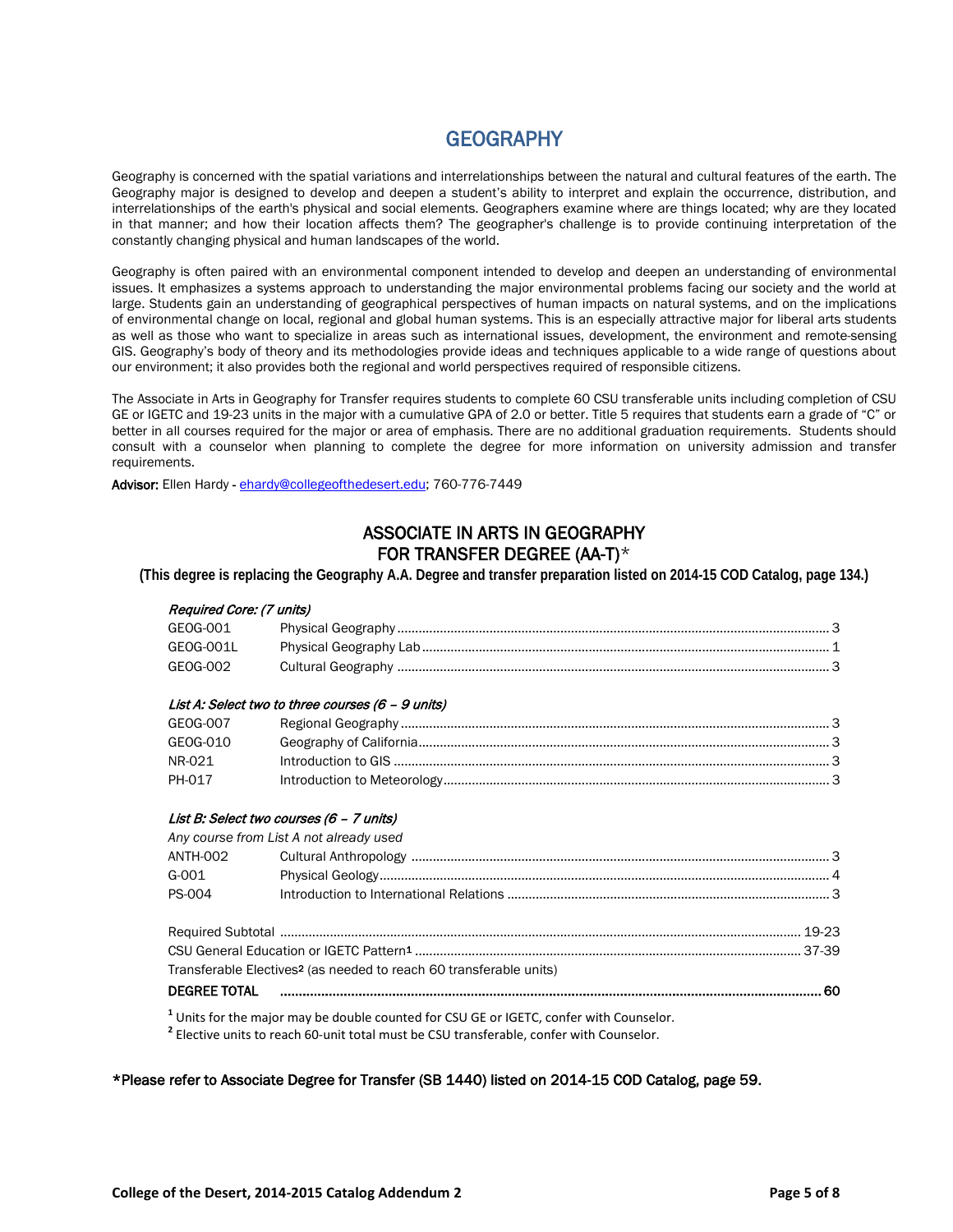# COURSES OF INSTRUCTION

### COURSE REVISIONS

#### AGPS-002 ENTOMOLOGY – GENERAL & APPLIED Units: 4

This course is a study of insects including external and internal structures, major life systems, growth and development, classification, ecology, behavior, economic importance, and an overview of pest management. Suggested for Biological Science General Education Requirements.

| Lecture Hours: 54             | Lab Hours: 54  | Repeatable: No | Grading: L               |
|-------------------------------|----------------|----------------|--------------------------|
| Prerequisite: ENG-050 ENG-070 |                |                | Advisory: RDG-050        |
| Transfer Status: CSU/UC       |                |                | Degree Applicable: AA/AS |
| COD GE: C1                    | CSU GE: B2, B3 |                | IGETC: 5B                |

#### AGPS-005 PLANT SCIENCE **PLANT SCIENCE PLANT SCIENCE**

This course offers an opportunity to learn the basic structure and function of plants, their place in the world of human activity and the methods used to manipulate the botanical world to human advantage. Students can expect to be exposed to plant anatomy, morphology and physiology as well as such practical matters as plant propagation, pruning and fertilization. .<br>Lecture Hours: 54 Lab Hours: 0 Repeatable: No Lecture Hours: 54 Lab Hours: 0 Repeatable: No Grading: L

| Prerequisite: ENG-050 ENG-070 |            |                          |  |  |  |
|-------------------------------|------------|--------------------------|--|--|--|
| Transfer Status: CSU/UC       |            | Degree Applicable: AA/AS |  |  |  |
| COD GE: C1                    | CSU GE: B2 | IGETC: 5B                |  |  |  |

#### BI-013 Human Anatomy And Physiology I Units: 4

This course involves an integrated study of human body organization and function. Topics include anatomical terminology, cells and tissues, the integumentary system, the skeletal system, articulations, the muscular system, the nervous system, and special senses. This is the first part of a two course sequence that studies the fundamental concepts of anatomy and physiology and provides a foundation for advanced study of the human body. Both BI-013 and BI-014 must be taken to study all of the major body systems. This two course sequence is designed to meet the prerequisites for health professional programs, e.g. nursing, physical therapy.

Lecture Hours: 54 Lab Hours: 54 Repeatable: No Grading: L Prerequisite: MATH-054 and ENG-051 Advisory: **ENG-071**<br>Transfer Status: CSU/UC\* Transfer Status: CSU/UC\* Degree Applicable: AA/AS<br>
COD GE: C1 COD CE: B2,B3 IGETC: 5B

CSU GE: B2,B3 IGETC: 5B

#### ECON-001 PRINCIPLES OF MACROECONOMICS Units: 3

Macroeconomics deals with the overall performance of the economy. It focuses on aggregate economic concepts such as the gross domestic product, employment, unemployment, price stability, inflation, ups and downs of the economy, economic growth, the role of money, and the impact of international trade. The course also covers different theories and views that explain an economic system, and addresses a range of policy options that can be considered for improving the performance of the economy.<br>Lecture Hours: 54 [ab Hours: 0] Repeatable: No Lecture Hours: 54 Lab Hours: 0 Repeatable: No Grading: L Prerequisite: ENG-050 ENG-070 and MATH-054

*Advisory:* MATH-040 Transfer Status: CSU/UC<br>
COD GE: C2 CSU GE: D2 CSU GE: D2 GETC: 4B CSU GE: D2

#### ECON-002 PRINCIPLES OF MICROECONOMICS Units: 3

This course is an introduction to economic theory and analysis with an emphasis on the features of a market economy, role and behavior of consumers, businesses, owners of resources, government and the international sector. Efficiencies and deficiencies of a market system are explored and the role of government intervention is discussed. Lecture Hours: 54 Lab Hours: 0 Repeatable: No Grading: L

Prerequisite: ENG-050 ENG-070 and MATH-054 *Advisory:* MATH-040

Transfer Status: CSU/UC<br>
COD GE: C2 CSU GE: D2 CSU GE: D2 CSU GETC: 4B CSU GE: D2

KINE-094 WELLNESS AND PERSONAL FITNESS WAS CONSIDERED ASSESSED. THE RESIDENCE OF A SERIES ON THE UNITS: 1

This course is designed to provide instruction on basic strength training exercises to increase muscular strength, endurance and enhance one's personal fitness levels. There will also be a cardiorespiratory component designed to improve stamina and overall conditioning. Other exercises to progress individual flexibility, core strength, and overall body composition will be integrated. An additional portion focused on various nutritional theories and weight management principles will be addressed.

| Lecture Hours: 9         | Lab Hours: 27 | Repeatable: 3            | Grading: L |
|--------------------------|---------------|--------------------------|------------|
| Transfer Status: CSU/UC* |               | Degree Applicable: AA/AS |            |
| COD GE: None             | CSU GE: None  | IGETC: None              |            |

#### MATH-013 LIBERAL ARTS MATHEMATICS **Example 20 and 20 and 20 and 20 and 20 and 20 and 20 and 20 and 20 and 20 and 20 and 20 and 20 and 20 and 20 and 20 and 20 and 20 and 20 and 20 and 20 and 20 and 20 and 20 and 20 and 20 a**

This course is designed for Social Science and Liberal Arts majors. It emphasizes applications of Mathematics in the areas of management science, probability and statistics, social choice and decision making, game theory, and consumer finance. Topics include sets, logic & counting, probability, linear systems, linear programming & scheduling, statistics, mathematics of finance and applications for Liberal Arts majors.<br>Lecture Hours: 72 Lab Hours: 0 Repeatable: No Grading: 1 Lab Hours: 0 Repeatable: No Grading: L

| Prerequisite: MATH-040 and ENG-051 ENG-071 |  |  |
|--------------------------------------------|--|--|
| Transfer Status: CSU/UC                    |  |  |

COD GE: C4b CSU GE: B4 IGETC: 2A

Degree Applicable: AA/AS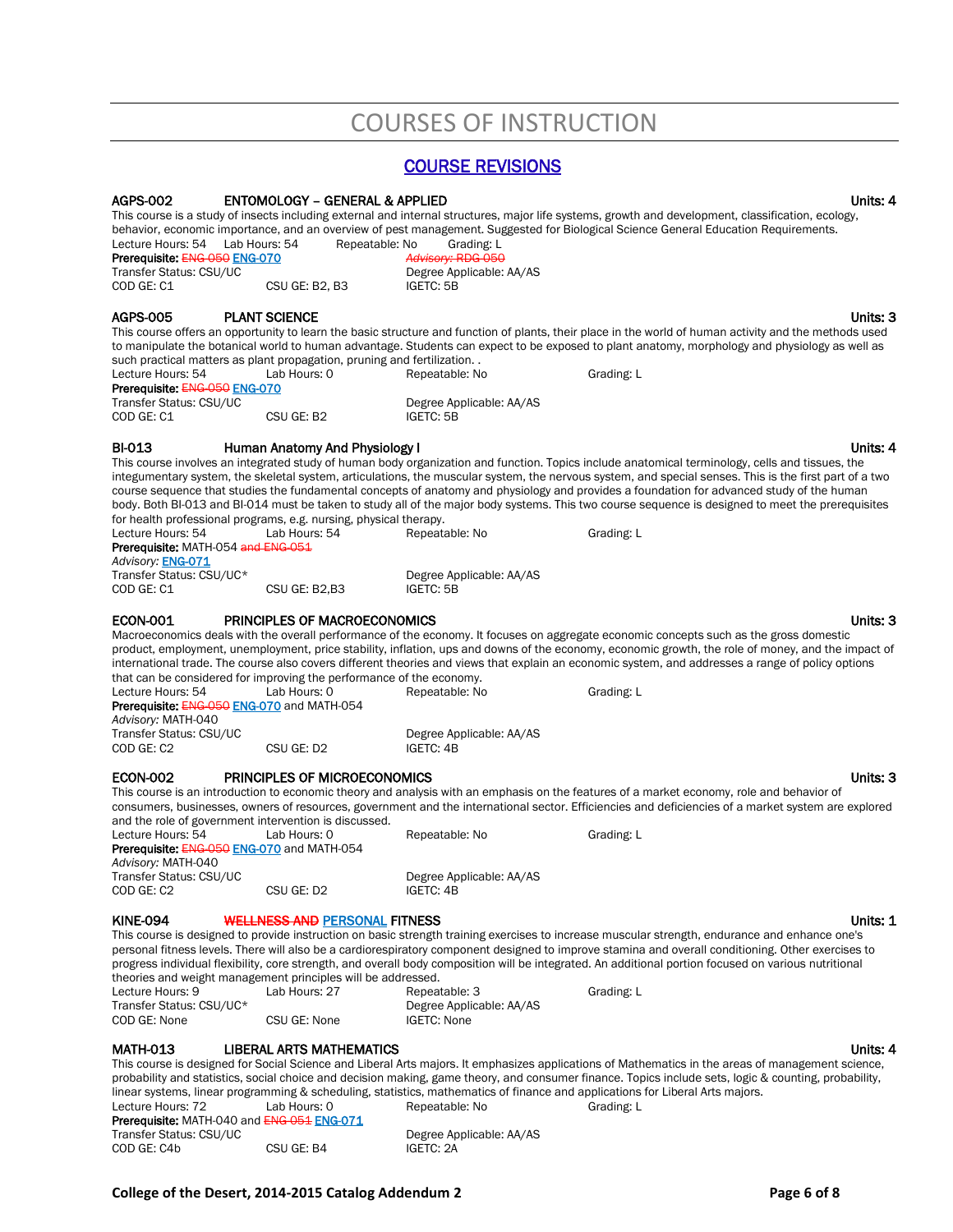| <b>NR-001</b>                                                                                                                                                                                                                                                                                                                                                                                                                                                                                                                                                                                                                                                                                                                                                                                                                                                                                                                                                                                                                                                                                                                                                                                                                                                                                                                                                                                                                                                                                                                                                                                                                                                                                  | <b>CONSERVATION OF NATURAL RESOURCES</b>                                                                                      |                                                | This environmental science course encompasses a study of general ecological principles including: biological energy relationships, biogeochemical<br>cycles, population dynamics, limiting factors, biotic communities, principles of ecosystem sustainability, ecosystem change, and biodiversity.<br>Environmental issues are examined from an ecological perspective and include such topics as: water availability and quality, fossil fuels and<br>renewable energy resources, air pollution, global atmospheric issues, hazardous materials, and human population growth. Emphases are placed on<br>the effects of environmental problems upon all living organisms, and the role of human beings in reducing their impact on this planet. Suggested for | Units: 3 |
|------------------------------------------------------------------------------------------------------------------------------------------------------------------------------------------------------------------------------------------------------------------------------------------------------------------------------------------------------------------------------------------------------------------------------------------------------------------------------------------------------------------------------------------------------------------------------------------------------------------------------------------------------------------------------------------------------------------------------------------------------------------------------------------------------------------------------------------------------------------------------------------------------------------------------------------------------------------------------------------------------------------------------------------------------------------------------------------------------------------------------------------------------------------------------------------------------------------------------------------------------------------------------------------------------------------------------------------------------------------------------------------------------------------------------------------------------------------------------------------------------------------------------------------------------------------------------------------------------------------------------------------------------------------------------------------------|-------------------------------------------------------------------------------------------------------------------------------|------------------------------------------------|----------------------------------------------------------------------------------------------------------------------------------------------------------------------------------------------------------------------------------------------------------------------------------------------------------------------------------------------------------------------------------------------------------------------------------------------------------------------------------------------------------------------------------------------------------------------------------------------------------------------------------------------------------------------------------------------------------------------------------------------------------------|----------|
| Lecture Hours: 54<br>Prerequisite: ENG-050 ENG-070                                                                                                                                                                                                                                                                                                                                                                                                                                                                                                                                                                                                                                                                                                                                                                                                                                                                                                                                                                                                                                                                                                                                                                                                                                                                                                                                                                                                                                                                                                                                                                                                                                             | Biological Sciences General Education Requirements.<br>Lab Hours: 0<br>Advisory: RDG-050 and concurrent enrollment in NR-001L | Repeatable: No                                 | Grading: L                                                                                                                                                                                                                                                                                                                                                                                                                                                                                                                                                                                                                                                                                                                                                     |          |
| Transfer Status: CSU/UC<br>COD GE: C1                                                                                                                                                                                                                                                                                                                                                                                                                                                                                                                                                                                                                                                                                                                                                                                                                                                                                                                                                                                                                                                                                                                                                                                                                                                                                                                                                                                                                                                                                                                                                                                                                                                          | CSU GE: B2                                                                                                                    | Degree Applicable: AA/AS<br>IGETC: 5B          |                                                                                                                                                                                                                                                                                                                                                                                                                                                                                                                                                                                                                                                                                                                                                                |          |
| <b>RTV-010A</b>                                                                                                                                                                                                                                                                                                                                                                                                                                                                                                                                                                                                                                                                                                                                                                                                                                                                                                                                                                                                                                                                                                                                                                                                                                                                                                                                                                                                                                                                                                                                                                                                                                                                                | <b>BASIC MOTION PICTURE/TV PRODUCTION</b><br>(formerly RTV-010)                                                               |                                                |                                                                                                                                                                                                                                                                                                                                                                                                                                                                                                                                                                                                                                                                                                                                                                | Units: 3 |
|                                                                                                                                                                                                                                                                                                                                                                                                                                                                                                                                                                                                                                                                                                                                                                                                                                                                                                                                                                                                                                                                                                                                                                                                                                                                                                                                                                                                                                                                                                                                                                                                                                                                                                |                                                                                                                               |                                                | This course introduces the student to the basic techniques, procedures, equipment and computer technologies required to produce simple video                                                                                                                                                                                                                                                                                                                                                                                                                                                                                                                                                                                                                   |          |
| Lecture Hours: 36<br>Advisory: ENG-070                                                                                                                                                                                                                                                                                                                                                                                                                                                                                                                                                                                                                                                                                                                                                                                                                                                                                                                                                                                                                                                                                                                                                                                                                                                                                                                                                                                                                                                                                                                                                                                                                                                         | motion pictures. Actual production experience is gained through student projects.<br>Lab Hours: 54                            | Repeatable: No                                 | Grading: L                                                                                                                                                                                                                                                                                                                                                                                                                                                                                                                                                                                                                                                                                                                                                     |          |
| Transfer Status: CSU<br>COD GE: None                                                                                                                                                                                                                                                                                                                                                                                                                                                                                                                                                                                                                                                                                                                                                                                                                                                                                                                                                                                                                                                                                                                                                                                                                                                                                                                                                                                                                                                                                                                                                                                                                                                           | CSU GE: None                                                                                                                  | Degree Applicable: AA/AS<br><b>IGETC: None</b> |                                                                                                                                                                                                                                                                                                                                                                                                                                                                                                                                                                                                                                                                                                                                                                |          |
| <b>RTV-011A</b>                                                                                                                                                                                                                                                                                                                                                                                                                                                                                                                                                                                                                                                                                                                                                                                                                                                                                                                                                                                                                                                                                                                                                                                                                                                                                                                                                                                                                                                                                                                                                                                                                                                                                | <b>MOTION PICTURE/TV PRODUCTION</b><br>(formerly RTV-011)                                                                     |                                                |                                                                                                                                                                                                                                                                                                                                                                                                                                                                                                                                                                                                                                                                                                                                                                | Units: 3 |
|                                                                                                                                                                                                                                                                                                                                                                                                                                                                                                                                                                                                                                                                                                                                                                                                                                                                                                                                                                                                                                                                                                                                                                                                                                                                                                                                                                                                                                                                                                                                                                                                                                                                                                |                                                                                                                               |                                                | This course is for students who possess basic motion picture production skills. The course focuses on production of short videos using nonlinear                                                                                                                                                                                                                                                                                                                                                                                                                                                                                                                                                                                                               |          |
| computer editing.<br>Lecture Hours: 36<br>Prerequisite: RTV-010 or RTV-010A                                                                                                                                                                                                                                                                                                                                                                                                                                                                                                                                                                                                                                                                                                                                                                                                                                                                                                                                                                                                                                                                                                                                                                                                                                                                                                                                                                                                                                                                                                                                                                                                                    | Lab Hours: 54                                                                                                                 | Repeatable: No                                 | Grading: L                                                                                                                                                                                                                                                                                                                                                                                                                                                                                                                                                                                                                                                                                                                                                     |          |
| Transfer Status: CSU<br>COD GE: None                                                                                                                                                                                                                                                                                                                                                                                                                                                                                                                                                                                                                                                                                                                                                                                                                                                                                                                                                                                                                                                                                                                                                                                                                                                                                                                                                                                                                                                                                                                                                                                                                                                           | CSU GE: None                                                                                                                  | Degree Applicable: AA/AS<br><b>IGETC: None</b> |                                                                                                                                                                                                                                                                                                                                                                                                                                                                                                                                                                                                                                                                                                                                                                |          |
| <u>New Courses Approved as UC Transferable (effective Fall 2014)</u><br>ART-028, Portfolio Preparation, 3 Units<br>CS-008, Computer Architecture and Organization, 4 Units<br><b>ECON-012</b> , Understanding Economic Principles and Applications, 3 Units<br><b>EDUC-001.</b> Introduction to Elementary Classroom Teaching, 3 Units<br><b>ENG-002</b> , Argumentative Writing and Critical Thinking through Literature, 4 Units<br>G-0017L, Introduction to Oceanography Lab, 1 Unit<br>G-022, Introduction to Environmental Sciences, 3 Units<br>HIST-023, Latin American History, 3 Units<br>*HS-072, Introduction to Health and Society, 3 Units<br>*HS-073, Introduction to Community Health, 3 Units<br>*KINE-039, TRX and Kettlebell Training, 1 Unit<br>*KINE-058, Competitive Fencing Strategy, 1 Unit<br>*KINE-069, Biomechanics of Running, 1 Unit<br>*KINE-073, Pilates for Dance, 1 Unit<br>*KINE-083, Swimming and Running for Triathletes, 1 Unit<br>*KINE-084, Aquatic Crosstraining, 1 Unit<br>*KINE-088, Strokes and Strategies for Tennis Play, 1 Unit<br>*KINE-096A, Biomechanics of Strength Training, 1 Unit<br><b>MATH-011</b> , Math Concepts for Elementary School Teachers - Number System, 4 Units<br>MUS-011, The History of Jazz, 3 Units<br>PSY-007, Positive Psychology, 3 Units<br>RTV-008, Contemporary World Film, 3 Units<br>SPAN-020, Hispanic/Latino Culture and Civilization, 3 Units<br>*VSO-011A, Baseball, Fall, 2 Units<br>*VSO-011B, Baseball, Summer, 1 Unit<br>*VSO-014A, Basketball-Men, Fall, 1 Unit<br>*VSO-014B, Basketball-Men, Spring, 1 Unit<br>*VSO-015A, Basketball-Women, Fall, 1 Unit<br>*VSO-015B, Basketball-Women, Spring, 1 Unit |                                                                                                                               |                                                |                                                                                                                                                                                                                                                                                                                                                                                                                                                                                                                                                                                                                                                                                                                                                                |          |